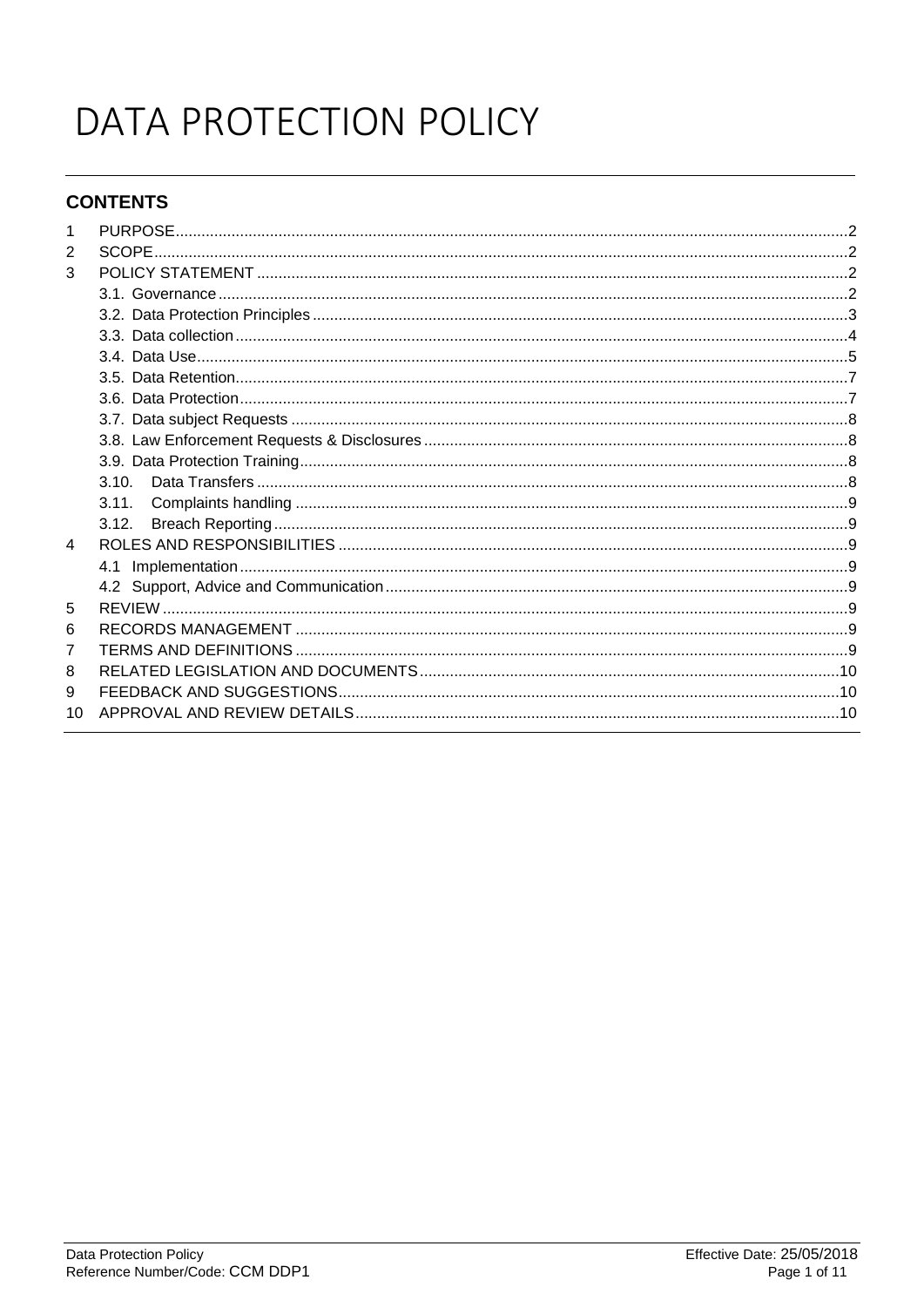# <span id="page-1-0"></span>**1 PURPOSE**

This policy establishes an effective, accountable and transparent framework for ensuring compliance with the requirements of the GDPR.

## <span id="page-1-1"></span>**2 SCOPE**

This policy applies to all CMG Claims Limited employees and all third parties responsible for the processing of persona data on behalf of CMG Claims Limited services/entities.

## <span id="page-1-2"></span>**3 POLICY STATEMENT**

CMG Claims Limited is committed to conducting its business in accordance with all applicable data protection laws and regulations and in line with the highest standards of ethical conduct.

This policy sets forth the expected behaviours of CMG Claims Limited employees and third parties in relation to the collection, use, retention, transfer, disclosure and destruction of any personal data belonging to a CMG Claims Limited contact (i.e. the data subject).

Personal data is any information (including opinions and intentions) which relates to an identified or identifiable natural person. Personal data is subject to certain legal safeguards and other regulations, which impose restrictions on how organisations may process personal data. An organisation that handles personal data and makes decisions about its use is known as a Data Controller. CMG Claims Limited, as a Data Controller, is responsible for ensuring compliance with the data protection requirements outlined in this policy. Noncompliance may expose CMG Claims Limited to complaints, regulatory action, fines and/or reputational damage.

CMG Claims Limited's leadership is fully committed to ensuring continued and effective implementation of this policy, and expects all CMG Claims Limited employees and third parties to share in this commitment. Any breach of this policy will be taken seriously and may result in disciplinary action or business sanction.

#### <span id="page-1-3"></span>**3.1.Governance**

#### **3.1.1.Compliance Manager**

To demonstrate our commitment to data protection, and to enhance the effectiveness of our compliance efforts, CMG Claims Limited has appointed a Compliance Manager. The Compliance Manager operates with independence and is supported by suitability skilled individuals granted all necessary authority. The Compliance Manager reports to CMG Claims Limited's CEO. The Compliance Manager's duties include:

- Informing and advising CMG Claims Limited and its employees who carry out processing pursuant to data protection regulations, national law or European Union based data protection provisions;
- Ensuring the alignment of this policy with data protection regulations, national law or European Union based data protection provisions;
- Providing guidance with regards to carrying out Data Protection Impact Assessments (DPIAs);
- Acting as a point of contact for and cooperating with Data Protection Authorities (DPAs);
- Determining the need for notifications to one or more DPAs as a result of CMG Claims Limited's current or intended personal data processing activities;
- Making and keeping current notifications to one or more DPAs as a result of CMG Claims Limited's current or intended personal data processing activities;
- The establishment and operation of a system providing prompt and appropriate responses to data subject requests;
- Informing senior managers, officers, and directors of CMG Claims Limited of any potential corporate, civil and criminal penalties which may be levied against CMG Claims Limited and/or its employees for violation of applicable data protection laws.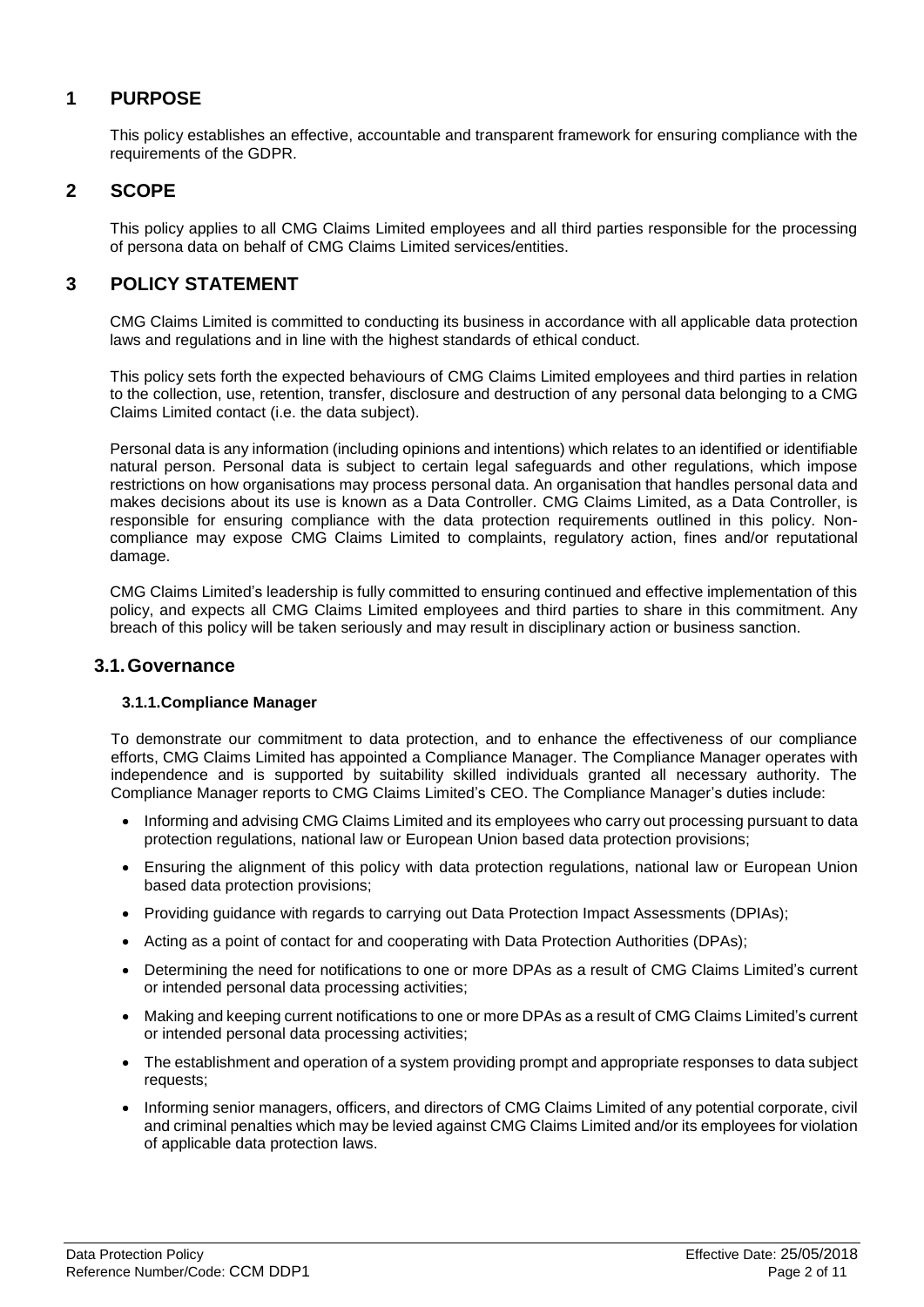Ensuring establishment of procedures and standard contractual provisions for obtaining compliance with this Policy by any third party who:

- provides personal data to a CMG Claims Limited service/entity
- receives personal data from a CMG Claims Limited service/entity
- has access to personal data collected or processed by a CMG Claims Limited

#### **3.1.2.Data Protection by Design**

To ensure that all data protection requirements are identified and addressed when designing new systems or processes and/or when reviewing or expanding existing systems or processes, each of them must go through an approval process before continuing. Each CMG Claims Limited service/entity must ensure that a Data Protection Impact Assessment (DPIA) is conducted, in cooperation with the Compliance Manager, for all new and/or revised systems or processes for which it has responsibility. The subsequent findings of the DPIA must then be submitted to the CEO for review and approval. Where applicable, the Information Technology (IT) department, as part of its IT system and application design review process, will cooperate with the Compliance Manager to assess the impact of any new technology uses on the security of personal data.

#### **3.1.3.Compliance Monitoring**

To confirm that an adequate level of compliance that is being achieved by all CMG Claims Limited services/entities in relation to this policy, the Compliance Manager will carry out an annual data protection compliance audit for all such services/entities. Each audit will, as a minimum, assess:

- Compliance with policy in relation to the protection of personal data, including:
- The assignment of responsibilities.
	- $\checkmark$  Raising awareness.
	- $\checkmark$  Training of employees.
- The effectiveness of data protection related operational practices, including:
	- $\checkmark$  Data subject rights.
	- $\checkmark$  Personal data transfers.
	- $\checkmark$  Personal data incident management.
	- $\checkmark$  Personal data complaints handling.
	- $\checkmark$  The level of understanding of data protection policies and privacy notices.
	- $\checkmark$  The currency of data protection policies and privacy notices.
	- $\checkmark$  The accuracy of personal data being stored.
	- $\checkmark$  The conformity of data processor activities.
	- $\checkmark$  The adequacy of procedures for redressing poor compliance and personal data breaches. The Compliance Manager, in cooperation with key business stakeholders from each CMG Claims Limited service/entity, will devise a plan with a schedule for correcting any identified deficiencies within a defined and reasonable time frame. Any major deficiencies and good practice identified will be reported to, monitored and shared by the CMG Claims Limited executive team.

## <span id="page-2-0"></span>**3.2.Data Protection Principles**

CMG Claims Limited has adopted the following principles to govern its collection, use, retention, transfer, disclosure and destruction of personal data:

**Principle 1: Lawfulness, Fairness and Transparency**. Personal data shall be processed lawfully, fairly and in a transparent manner in relation to the data subject. This means, CMG Claims Limited must tell the data subject what processing will occur (transparency), the processing must match the description given to the data subject (fairness), and it must be for one of the purposes specified in the applicable data protection regulation (lawfulness).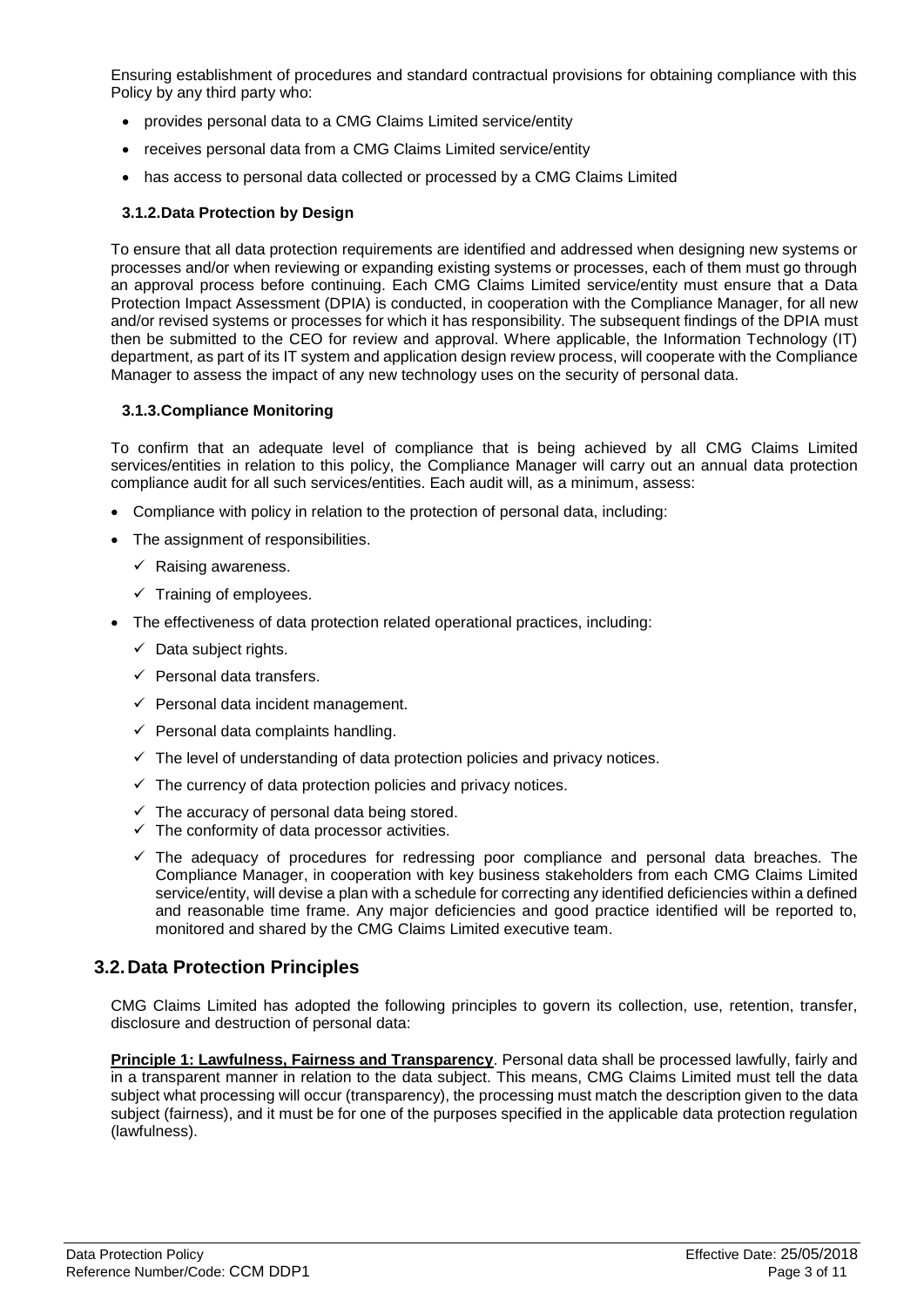**Principle 2: Purpose Limitation.** Personal data shall be collected for specified, explicit and legitimate purposes and not further processed in a manner that is incompatible with those purposes. This means CMG Claims Limited must specify exactly what the personal data collected will be used for and limit the processing of that personal data to only what is necessary to meet the specified purpose.

**Principle 3: Data Minimisation.** Personal data shall be adequate, relevant and limited to what is necessary in relation to the purposes for which they are processed. This means CMG Claims Limited must not store any personal data beyond what is strictly required.

**Principle 4: Accuracy.** Personal data shall be accurate and, kept up to date. This means CMG Claims Limited must have in place processes for identifying and addressing out-of-date, incorrect and redundant personal data.

**Principle 5: Storage Limitation.** Personal data shall be kept in a form which permits identification of data subjects for no longer than is necessary for the purposes for which the personal data is processed. This means CMG Claims Limited must, wherever possible, store personal data in a way that limits or prevents identification of the data subject.

**Principle 6: Integrity & Confidentiality.** Personal data shall be processed in a manner that ensures appropriate security of the personal data, including protection against unauthorised or unlawful processing, and against accidental loss, destruction or damage. CMG Claims Limited must use appropriate technical and organisational measures to ensure the integrity and confidentiality of personal data is maintained at all times.

**Principle 7: Accountability.** The Data Controller shall be responsible for, and be able to demonstrate compliance. This means CMG Claims Limited must demonstrate that the six data protection principles (outlined above) are met for all personal data for which it is responsible.

## <span id="page-3-0"></span>**3.3.Data collection**

#### **3.3.1.Data Sources**

Personal data should be collected only from the data subject unless one of the following apply:

- The nature of the business purpose necessitates collection of the personal data from other persons or bodies.
- The collection must be carried out under emergency circumstances in order to protect the vital interests of the data subject or to prevent serious loss or injury to another person.

If personal data is collected from someone other than the data subject, the data subject must be informed of the collection unless one of the following apply:

- The data subject has received the required information by other means.
- The information must remain confidential due to a professional secrecy obligation
- A national law expressly provides for the collection, processing or transfer of the personal data.

Where it has been determined that notification to a data subject is required, notification should occur promptly, but in no case later than:

- One calendar month from the first collection or recording of the personal data
- At the time of first communication if used for communication with the data subject
- At the time of disclosure if disclosed to another recipient.

#### **3.3.2.Data subject consent**

Each CMG Claims Limited service/entity will obtain personal data only by lawful and fair means and, where appropriate with the knowledge and consent of the individual concerned. Where a need exists to request and receive the consent of an individual prior to the collection, use or disclosure of their personal data, CMG Claims Limited is committed to seeking such consent. The Compliance Manager, in cooperation with other relevant business representatives, shall establish a system for obtaining and documenting data subject consent for the collection, processing, and/or transfer of their personal data.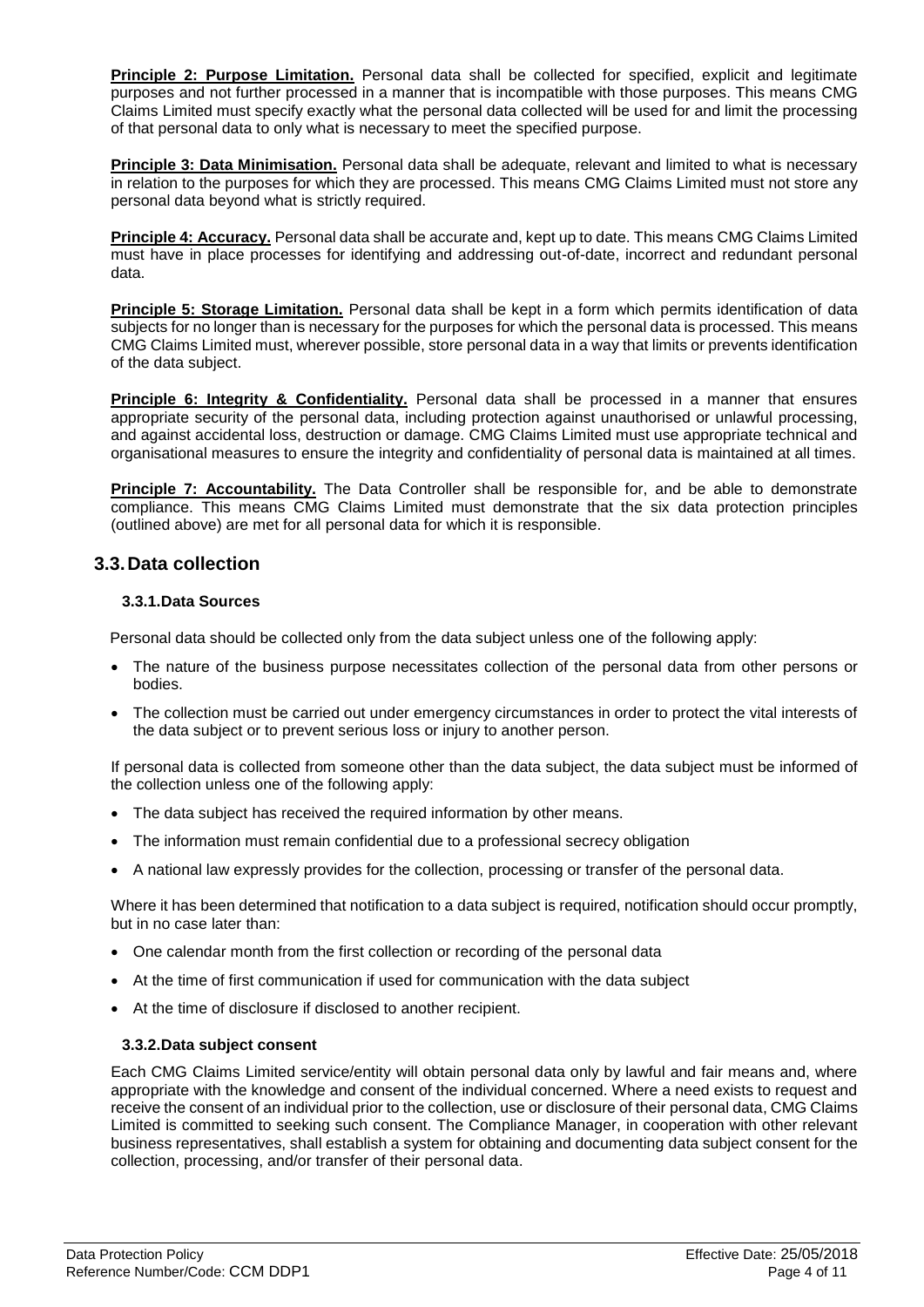#### **3.3.3.Data subject Notification**

Each CMG Claims Limited service/entity will, when required by applicable law, contract, or where it considers that it is reasonably appropriate to do so, provide data subjects with information as to the purpose of the processing of their personal data. When the data subject is asked to give consent to the processing of personal data and when any personal data is collected from the data subject, all appropriate disclosures will be made, in a manner that draws attention to them, unless one of the following apply:

- The data subject already has the information;
- A legal exemption applies to the requirements for disclosure and/or consent. The disclosures may be given orally, electronically or in writing. If given orally, the person making the disclosures should use a suitable script or form approved in advance by the Compliance Manager. The associated receipt or form should be retained, along with a record of the facts, date, content, and method of disclosure.

#### **3.3.4.External Privacy Notices**

Each external website provided by CMG Claims Limited will include an online 'Privacy Notice' and an online 'Cookie Notice' fulfilling the requirements of applicable law.

## <span id="page-4-0"></span>**3.4.Data Use**

#### **3.4.1.Data processing**

CMG Claims Limited uses the personal data of its contacts for the following broad purposes:

- The general running and business administration of CMG Claims Limited services/entities.
- To provide services to CMG Claims Limited's stakeholders.
- The ongoing administration and management of customer services.

The use of a contact's information should always be considered from their perspective and whether the use will be within their expectations or if they are likely to object. For example, it would clearly be within a contact's expectations that their details will be used by CMG Claims Limited to respond to a contact request for information about the products and services on offer. However, it will not be within their reasonable expectations that CMG Claims Limited would then provide their details to third parties for marketing purposes.

Each CMG Claims Limited service/entity will process personal data in accordance with all applicable laws and applicable contractual obligations. More specifically, CMG Claims Limited will not process personal data unless at least one of the following requirements are met:

- The data subject has given consent to the processing of their personal data for one or more specific purposes.
- Processing is necessary for the performance of a contract to which the data subject is party or in order to take steps at the request of the data subject prior to entering into a contract.
- Processing is necessary for compliance with a legal obligation to which the Data Controller is subject.
- Processing is necessary in order to protect the vital interests of the data subject or of another natural person.
- Processing is necessary for the performance of a task carried out in the public interest or in the exercise of official authority vested in the Data Controller.
- Processing is necessary for the purposes of the legitimate interests pursued by the Data Controller or by a third party (except where such interests are overridden by the interests or fundamental rights and freedoms of the data subject, in particular where the data subject is a child).

There are some circumstances in which personal data may be further processed for purposes that go beyond the original purpose for which the personal data was collected. When making a determination as to the compatibility of the new reason for processing, guidance and approval must be obtained from the Compliance Manager before any such processing may commence.

 In any circumstance where consent has not been gained for the specific processing in question, CMG Claims Limited will address the following additional conditions to determine the fairness and transparency of any processing beyond the original purpose for which the personal data was collected: Any link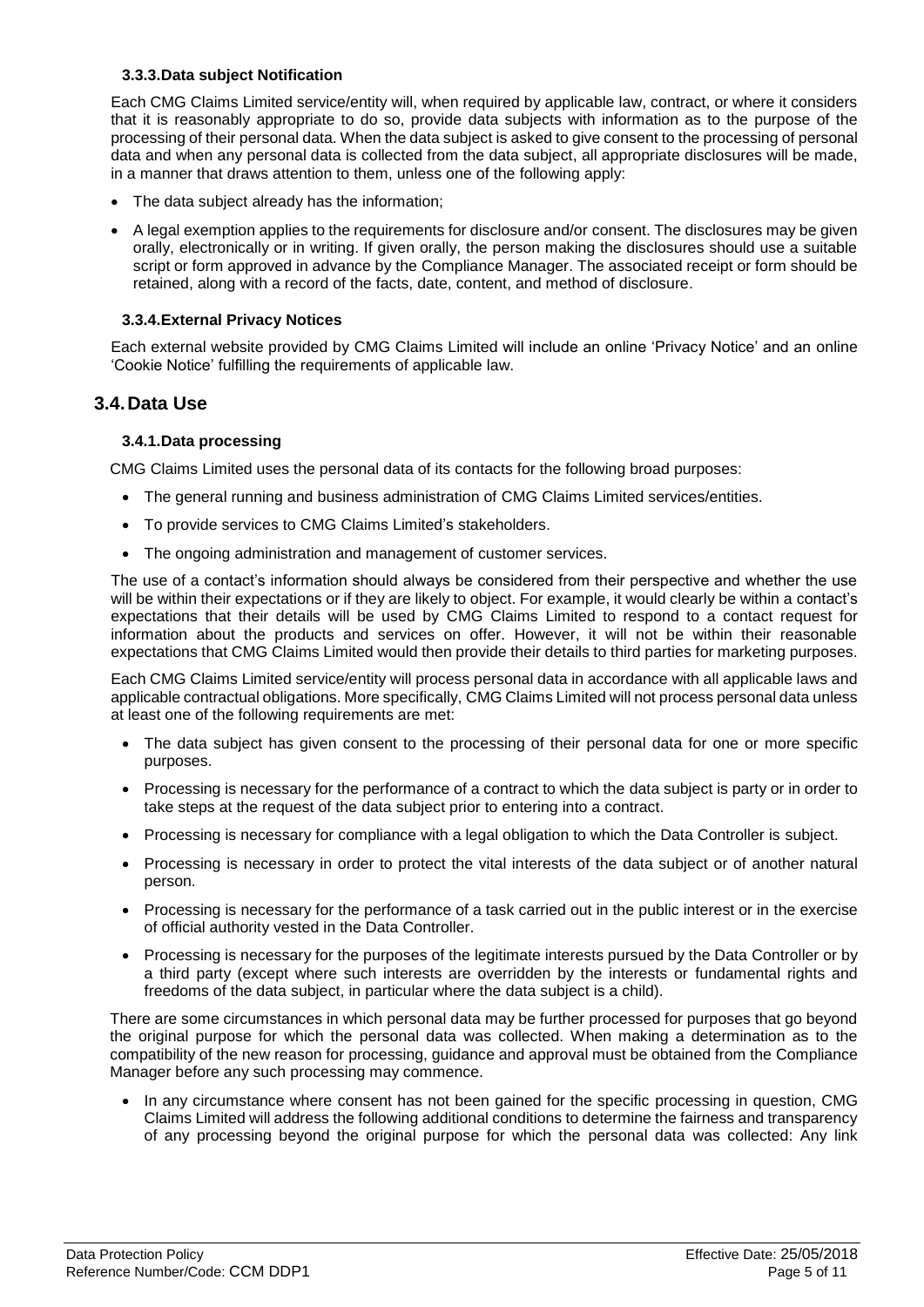between the purpose for which the personal data was collected and the reasons for intended further processing.

- The context in which the personal data has been collected, in particular regarding the relationship between data subject and the Data Controller.
- The nature of the personal data, in particular whether special categories of data are being processed, or whether personal data related to criminal convictions and offences are being processed.
- The possible consequences of the intended further processing for the data subject.
- The existence of appropriate safeguards pertaining to further processing, which may include encryption, anonymisation or pseudonymisation.

#### **3.4.2.Special Categories of Data**

CMG Claims Limited will only process special categories of data (also known as sensitive data) where the data subject expressly consents to such processing or where one of the following conditions apply:

- The processing relates to personal data which has already been made public by the data subject.
- The processing is necessary for the establishment, exercise or defence of legal claims.
- The processing is specifically authorised or required by law.
- The processing is necessary to protect the vital interests of the data subject or of another natural person where the data subject is physically or legally incapable of giving consent.
- Further conditions, including limitations, based upon national law related to the processing of genetic data, biometric data or data concerning health.

In any situation where special categories of data are to be processed, prior approval must be obtained from the Compliance Manager, and the basis for the processing clearly recorded with the personal data in question. Where special categories of data are being processed, CMG Claims Limited will adopt additional protection measures.

#### **3.4.3.Children's Data**

Children under the age of 14 are unable to consent to the processing of personal data for information society services (any service normally provided for payment, by electronic means and at the individual request of a recipient of services). Consent must be sought from the person who holds parental responsibility over the child. However, it should be noted that where processing is lawful under other grounds, consent need not be obtained from the child or the holder of parental responsibility.

#### **3.4.4.Data Quality**

Each CMG Claims Limited service/entity will adopt all necessary measures to ensure that the personal data it collects and processes is complete and accurate in the first instance, and is updated to reflect the current situation of the data subject. The measures adopted by CMG Claims Limited to ensure data quality include:

- Correcting personal data known to be incorrect, inaccurate, incomplete, ambiguous, misleading or outdated, even if the data subject does not request rectification.
- Keeping personal data only for the period necessary to satisfy the permitted uses or applicable statutory retention period.
- The removal of personal data if in violation of any of the data protection principles or if the personal data is no longer required.
- Restriction, rather than deletion of personal data, insofar as:
	- $\checkmark$  a law prohibits erasure.
	- erasure would impair legitimate interests of the data subject.
	- the data subject disputes that their personal data is correct and it cannot be clearly ascertained whether their information is correct or incorrect.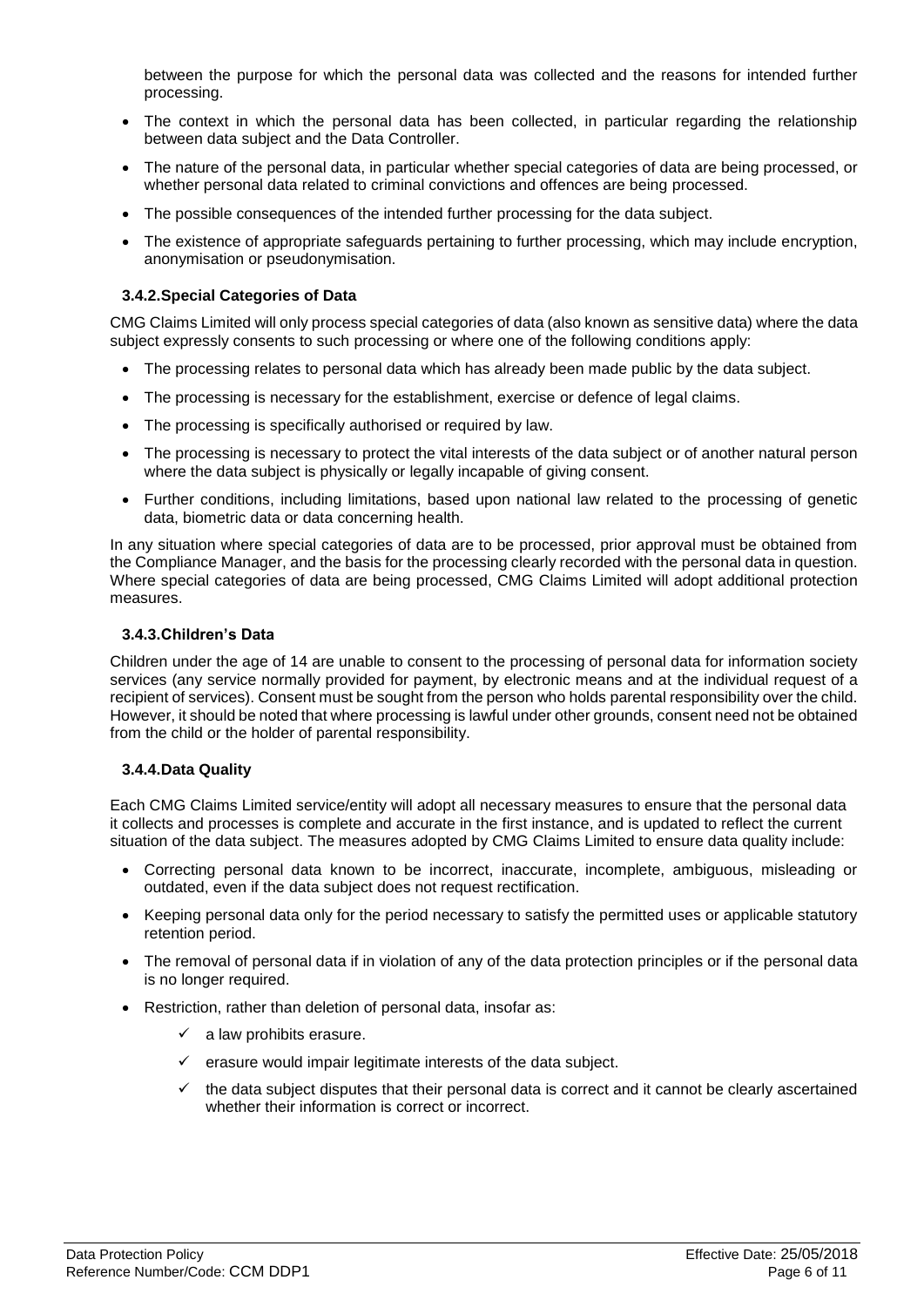#### **3.4.5.Profiling & Automated Decision Making**

CMG Claims Limited will only engage in profiling and automated decision-making where it is necessary to enter into, or to perform, a contract with the data subject or where it is authorised by law. Where an CMG Claims Limited service/entity utilises profiling and automated decision-making, this will be disclosed to the relevant data subjects. In such cases the data subject will be given the opportunity to:

- Express their point of view.
- Obtain an explanation for the automated decision.
- Review the logic used by the automated system.
- Supplement the automated system with additional data.
- Have a human carry out a review of the automated decision.
- Contest the automated decision.

Object to the automated decision-making being carried out. Each CMG Claims Limited service/entity must also ensure that all profiling and automated decision-making relating to a data subject is based on accurate data.

#### **3.4.6.Digital Marketing**

As a general rule CMG Claims Limited will not send promotional or direct marketing material to an CMG Claims Limited Contact through digital channels such as mobile phones, email and the Internet, without first obtaining their consent. Any CMG Claims Limited service/entity wishing to carry out a digital marketing campaign without obtaining prior Consent from the data subject must first have it approved by the Compliance Manager. Where personal data processing is approved for digital marketing purposes, the data subject must be informed at the point of first contact that they have the right to object, at any stage, to having their data processed for such purposes. If the data subject puts forward an objection, digital marketing related processing of their personal data must cease immediately and their details should be kept on a suppression list with a record of their optout decision, rather than being completely deleted. It should be noted that where digital marketing is carried out in a 'business to business' context, there is no legal requirement to obtain an indication of Consent to carry out digital marketing to individuals provided that they are given the opportunity to opt-out.

## <span id="page-6-0"></span>**3.5.Data Retention**

To ensure fair processing, personal data will not be retained by CMG Claims Limited for longer than necessary in relation to the purposes for which it was originally collected, or for which it was further processed. The length of time for which CMG Claims Limited services/entities need to retain personal data is set out in CMG Claims Limited 'Data *Retention Policy'*. This takes into account the legal and contractual requirements, both minimum and maximum, that influence the retention periods set forth in the schedule. All personal data should be deleted or destroyed as soon as possible where it has been confirmed that there is no longer a need to retain it.

## <span id="page-6-1"></span>**3.6.Data Protection**

Each CMG Claims Limited service/entity will adopt physical, technical, and organisational measures to ensure the security of personal data. This includes the prevention of loss or damage, unauthorised alteration, access or processing, and other risks to which it may be exposed by virtue of human action or the physical or natural environment. A summary of the personal data related security measures is provided below:

- Prevent unauthorised persons from gaining access to data processing systems in which personal data are processed.
- Prevent persons entitled to use a data processing system from accessing personal data beyond their needs and authorisations.
- Ensure that personal data in the course of electronic transmission during transport cannot be read, copied, modified or removed without authorisation.
- Ensure that access logs are in place to establish whether, and by whom, the personal data was entered into, modified on or removed from a data processing system.
- Ensure that in the case where processing is carried out by a Data Processor, the data can be processed only in accordance with the instructions of the Data Controller.
- Ensure that personal data is protected against undesired destruction or loss.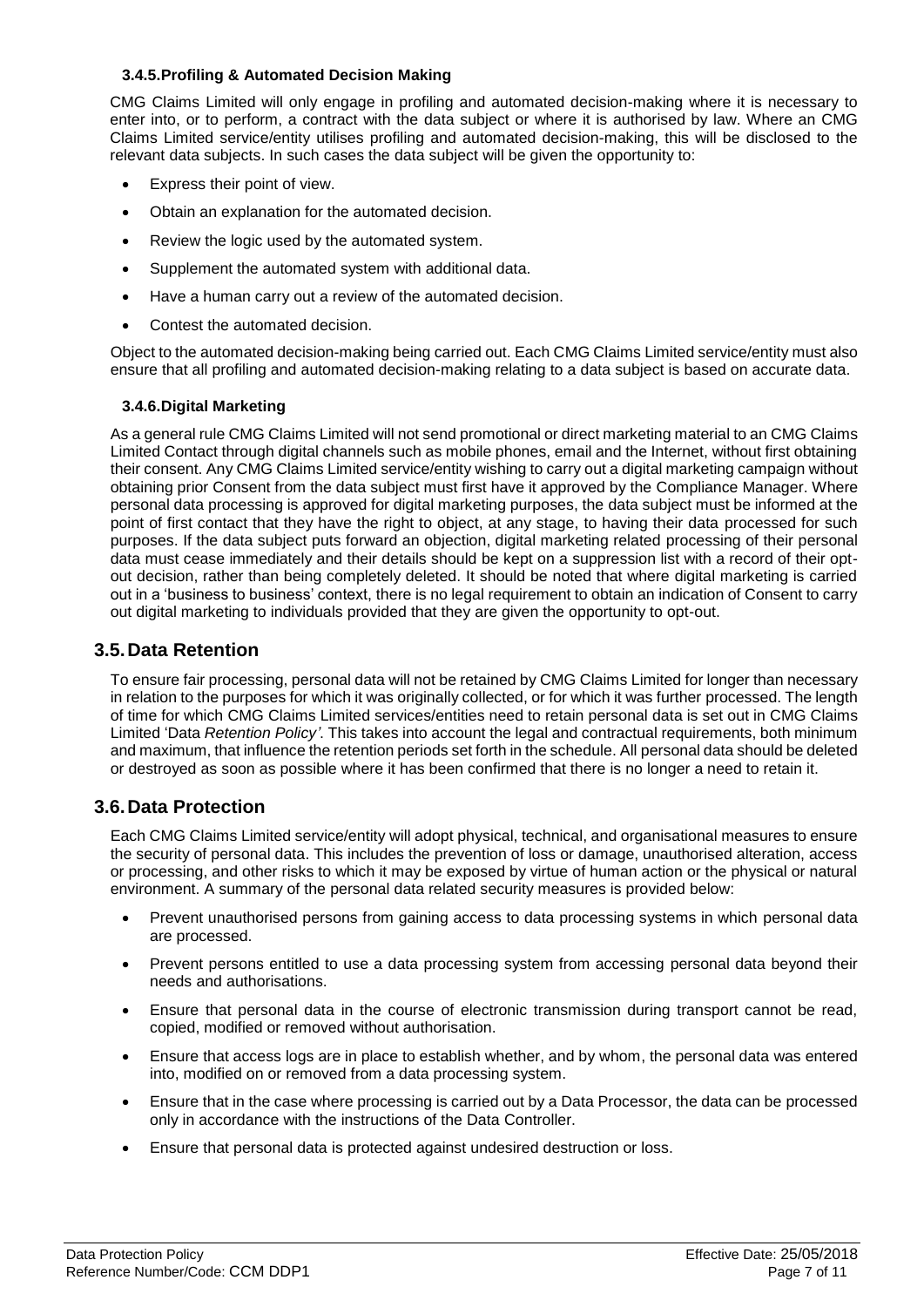- Ensure that personal data collected for different purposes can and is processed separately.
- Ensure that personal data is not kept longer than necessary

## <span id="page-7-0"></span>**3.7.Data subject Requests**

The Compliance Manager will establish a system to enable and facilitate the exercise of data subject rights related to:

- Information access.
- Objection to processing.
- Objection to automated decision-making and profiling.
- Restriction of processing.
- Data portability.
- Data rectification.
- Data erasure. If an individual makes a request relating to any of the rights listed above

CMG Claims Limited will consider each such request in accordance with all applicable data protection laws and regulations. No administration fee will be charged for considering and/or complying with such a request unless the request is deemed to be unnecessary or excessive in nature. data subjects are entitled to obtain, based upon a request made in writing/email to: [info@cmg.claims](mailto:info@cmg.claims)

It should be noted that situations may arise where providing the information requested by a data subject would disclose personal data about another individual. In such cases, information must be redacted or withheld as may be necessary or appropriate to protect that person's rights. Detailed guidance for dealing with requests from data subjects can be found in CMG Claims Limited's '*Data Subject Access Rights Policy and Procedure*' document.

## <span id="page-7-1"></span>**3.8.Law Enforcement Requests & Disclosures**

In certain circumstances, it is permitted that personal data be shared without the knowledge or consent of a data subject. This is the case where the disclosure of the personal data is necessary for any of the following purposes:

- The prevention or detection of crime.
- The apprehension or prosecution of offenders.
- The assessment or collection of a tax or duty.
- By the order of a court or by any rule of law.

If an CMG Claims Limited service/entity processes personal data for one of these purposes, then it may apply an exception to the processing rules outlined in this policy but only to the extent that not doing so would be likely to prejudice the case in question. If any CMG Claims Limited service/entity receives a request from a court or any regulatory or law enforcement authority for information relating to an CMG Claims Limited contact, you must immediately notify the Compliance Manager who will provide comprehensive guidance and assistance.

## <span id="page-7-2"></span>**3.9.Data Protection Training**

All CMG Claims Limited employees that have access to personal data will have their responsibilities under this policy outlined to them as part of their staff induction training. In addition, each CMG Claims Limited service/entity will provide regular Data Protection training and procedural guidance for their staff.

## <span id="page-7-3"></span>**3.10. Data Transfers**

CMG Claims Limited services/entities may transfer personal data to internal or third party recipients located in another country where that country is recognised as having an adequate level of legal protection for the rights and freedoms of the relevant data subjects. Where transfers need to be made to countries lacking an adequate level of legal protection (i.e. third countries), they must be made in compliance with an approved transfer mechanism. CMG Claims Limited services/entities may only transfer personal data where one of the transfer scenarios list below applies: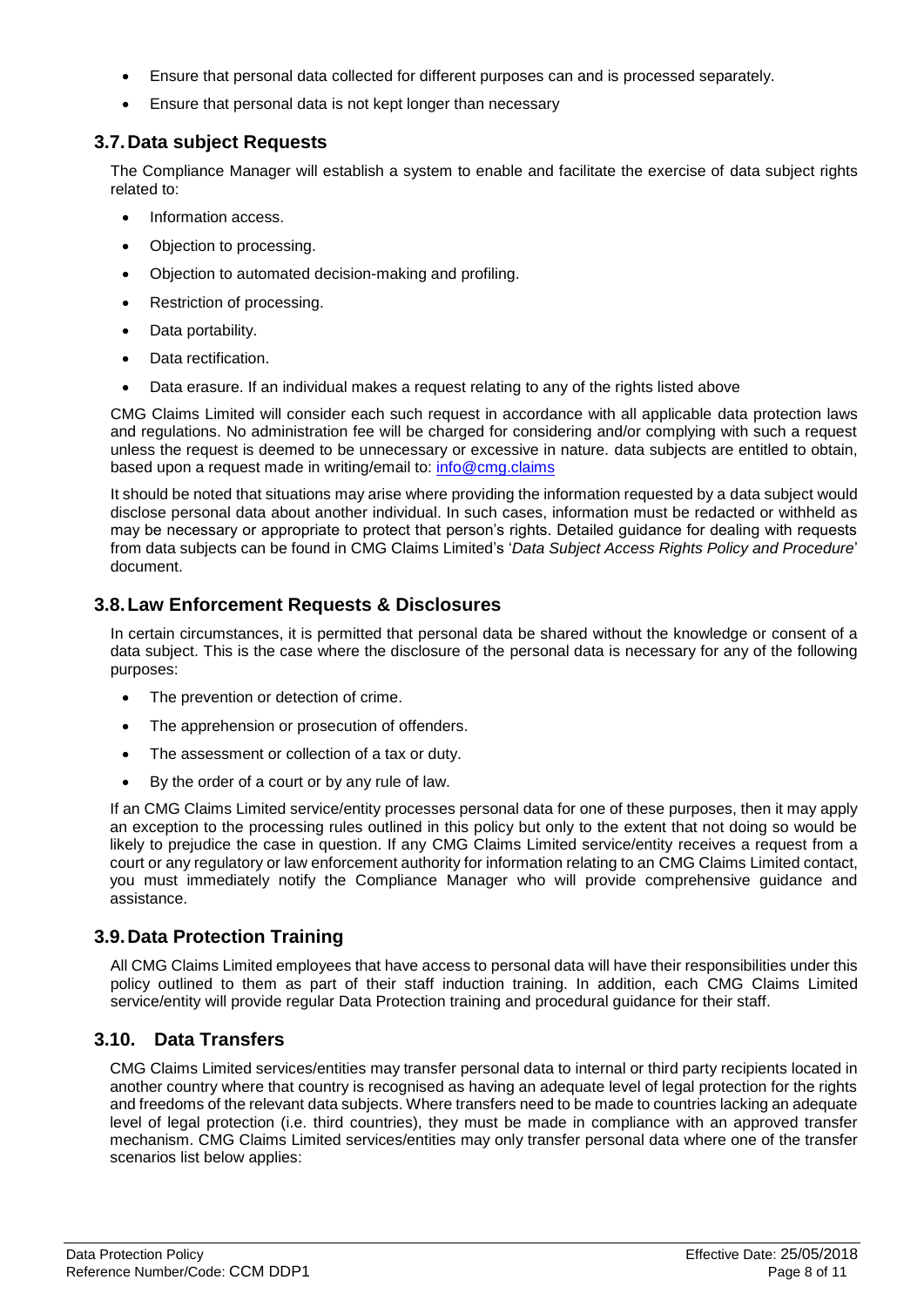- The data subject has given Consent to the proposed transfer.
- The transfer is necessary for the performance of a contract with the data subject
- The transfer is necessary for the implementation of pre-contractual measures taken in response to the data subject's request.
- The transfer is necessary for the conclusion or performance of a contract concluded with a third party in the interest of the data subject.
- The transfer is legally required on important public interest grounds.
- The transfer is necessary for the establishment, exercise or defence of legal claims.
- The transfer is necessary in order to protect the vital interests of the data subject

## <span id="page-8-0"></span>**3.11. Complaints handling**

Data subjects with a complaint about the processing of their personal data, should put forward the matter in writing to the Compliance Manager. An investigation of the complaint will be carried out to the extent that is appropriate based on the merits of the specific case. The Compliance Manager will inform the data subject of the progress and the outcome of the complaint within a reasonable period. If the issue cannot be resolved through consultation between the data subject and the Compliance Manager, then the data subject may, at their option, seek redress through mediation, binding arbitration, litigation, or via complaint to the Data Protection Authority within the applicable jurisdiction.

## <span id="page-8-1"></span>**3.12. Breach Reporting**

Any individual who suspects that a personal data breach has occurred due to the theft or exposure of personal data must immediately notify the Compliance Manager providing a description of what occurred. Notification of the incident can be made via e-mail at [info@cmg.claims,](mailto:info@cmg.claims) by calling, or by using the independent whistleblowing line: 353 91 709706. The Compliance Manager will investigate all reported incidents to confirm whether or not a personal data breach has occurred. If a personal data breach is confirmed, the Compliance Manager will follow the relevant authorised procedure based on the criticality and quantity of the personal data involved. For severe personal data breaches, CMG Claims Limited Executive Team will initiate and chair an emergency response team to coordinate and manage the personal data breach response.

## <span id="page-8-2"></span>**4 ROLES AND RESPONSIBILITIES**

#### <span id="page-8-3"></span>**4.1 Implementation**

The management team of each CMG Claims Limited service/entity must ensure that all CMG Claims Limited employees responsible for the processing of personal data are aware of and comply with the contents of this policy. In addition, each CMG Claims Limited service/entity will make sure all third parties engaged to process personal data on their behalf (i.e. their data processors) are aware of and comply with the contents of this policy. Assurance of such compliance must be obtained from all third parties, whether companies or individuals, prior to granting them access to personal data controlled by CMG Claims Limited.

#### <span id="page-8-4"></span>**4.2 Support, Advice and Communication**

For advice and support in relation to this policy, please contact the Compliance Manager on 353 91 709700 or email [info@cmg.claims.](mailto:info@cmg.claims)

#### <span id="page-8-5"></span>**5 REVIEW**

This policy will be reviewed by the Compliance Manager every three years, unless there are any changes to regulations or legislation that would enable a review earlier.

#### <span id="page-8-6"></span>**6 RECORDS MANAGEMENT**

Staff must maintain all records relevant to administering this policy and procedure in electronic form in a recognised CMG Claims Limited recordkeeping system.

All records relevant to administering this policy and procedure will be maintained for a period of 5 years.

## <span id="page-8-7"></span>**7 TERMS AND DEFINITIONS**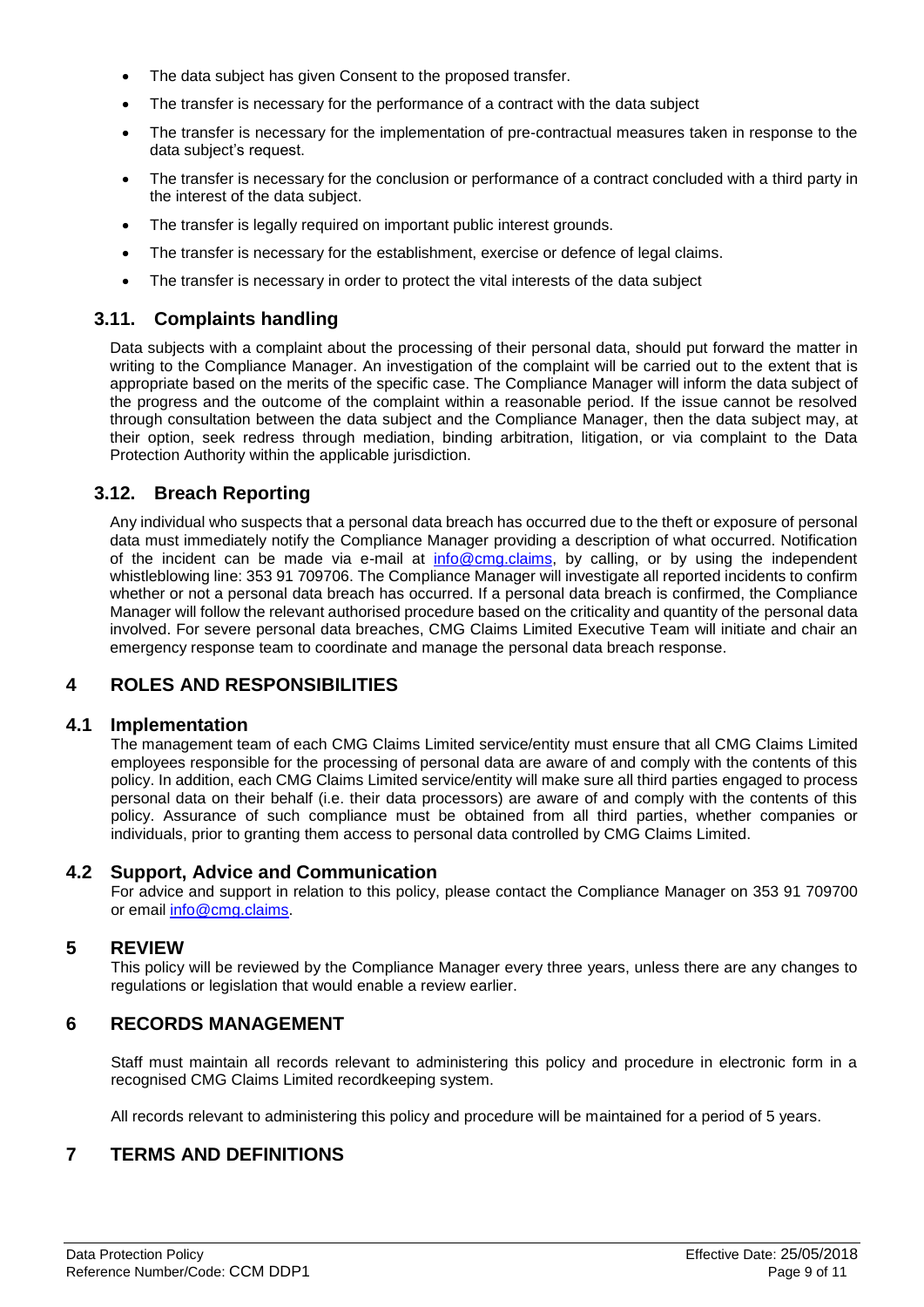**General Data Protection Regulation (GDPR):** the General Data Protection Regulation (GDPR) (Regulation (EU) 2016/679) is a regulation by which the European Parliament, the Council of the European Union and the European Commission intend to strengthen and unify data protection for all individuals within the European Union (EU). It also addresses the export of personal data outside the EU.

**Data Controller:** the entity that determines the purposes, conditions and means of the processing of personal data.

**Data Processor:** the entity that processes data on behalf of the Data Controller.

**Data Protection Authority:** national authorities tasked with the protection of data and privacy as well as monitoring and enforcement of the data protection regulations within the Union.

**Compliance Manager (DPO):** an expert on data privacy who works independently to ensure that an entity is adhering to the policies and procedures set forth in the GDPR.

**Data subject:** a natural person whose personal data is processed by a controller or processor.

**personal data:** any information related to a natural person or 'data subject', that can be used to directly or indirectly identify the person.

**Privacy Impact Assessment:** a tool used to identify and reduce the privacy risks of entities by analysing the personal data that are processed and the policies in place to protect the data.

**Processing:** any operation performed on personal data, whether or not by automated means, including collection, use, recording, etc.

**Profiling:** any automated processing of personal data intended to evaluate, analyse, or predict data subject behaviour.

**Regulation:** a binding legislative act that must be applied in its entirety across the Union.

**Subject Access Right:** also known as the Right to Access, it entitles the data subject to have access to and information about the personal data that a controller has concerning them.

# <span id="page-9-0"></span>**8 RELATED LEGISLATION AND DOCUMENTS**

- [Regulation \(EU\) 2016/679 of the European Parliament and of the Council of 27 April 2016 on the protection](http://eur-lex.europa.eu/legal-content/EN/TXT/?uri=CELEX%3A32016R0679)  [of natural persons with regard to the processing of personal data and on the free movement of such data,](http://eur-lex.europa.eu/legal-content/EN/TXT/?uri=CELEX%3A32016R0679)  and [repealing Directive 95/46/EC \(General Data Protection Regulation\)](http://eur-lex.europa.eu/legal-content/EN/TXT/?uri=CELEX%3A32016R0679)
- Data Protection Commissioner Canal House Station Road Portarlington R32 AP23 Co. Laois
- 1890 252 231

# <span id="page-9-1"></span>**9 FEEDBACK AND SUGGESTIONS**

CMG Claims Limited employees may provide feedback and suggestions about this document by emailing [info@cmg.claims](mailto:info@cmg.claims)

## <span id="page-9-2"></span>**10 APPROVAL AND REVIEW DETAILS**